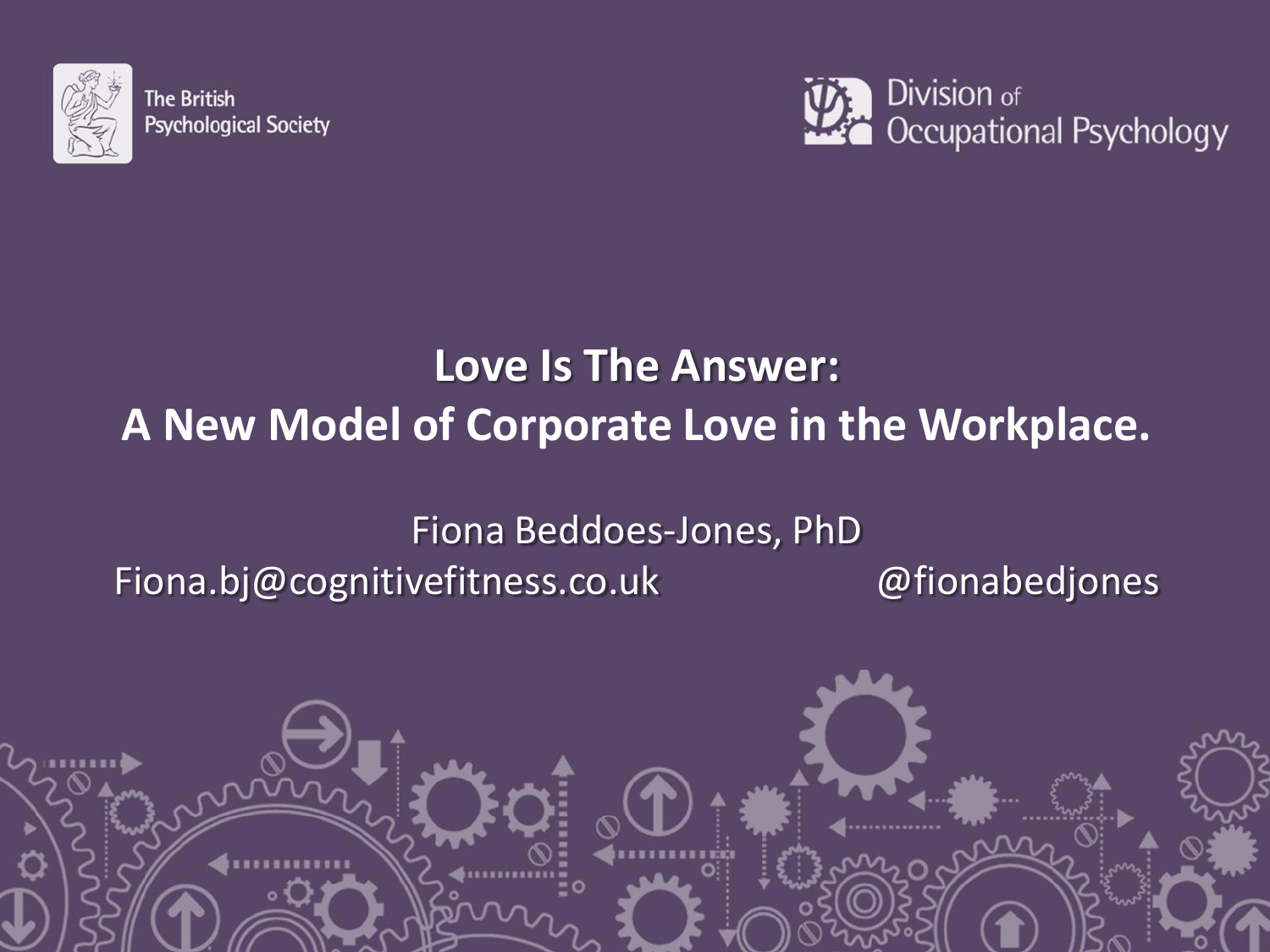#### **The Context of this presentation – online, post conference**

This presentation was delivered at the British Psychological Society's (BPS) Division of Occupational Psychology (DOP) Conference in January 2017.

It was accepted into the conference by a blind peer-review process of two DOP member psychologists, one of whom was a practitioner psychologist and the other an academic psychologist.

It is made freely available, globally, to all those who are interested in the role that love and compassion have in the workplace.

Please note that all opinions given within this research are the author's own and are not necessarily endorsed by the British Psychological Society.



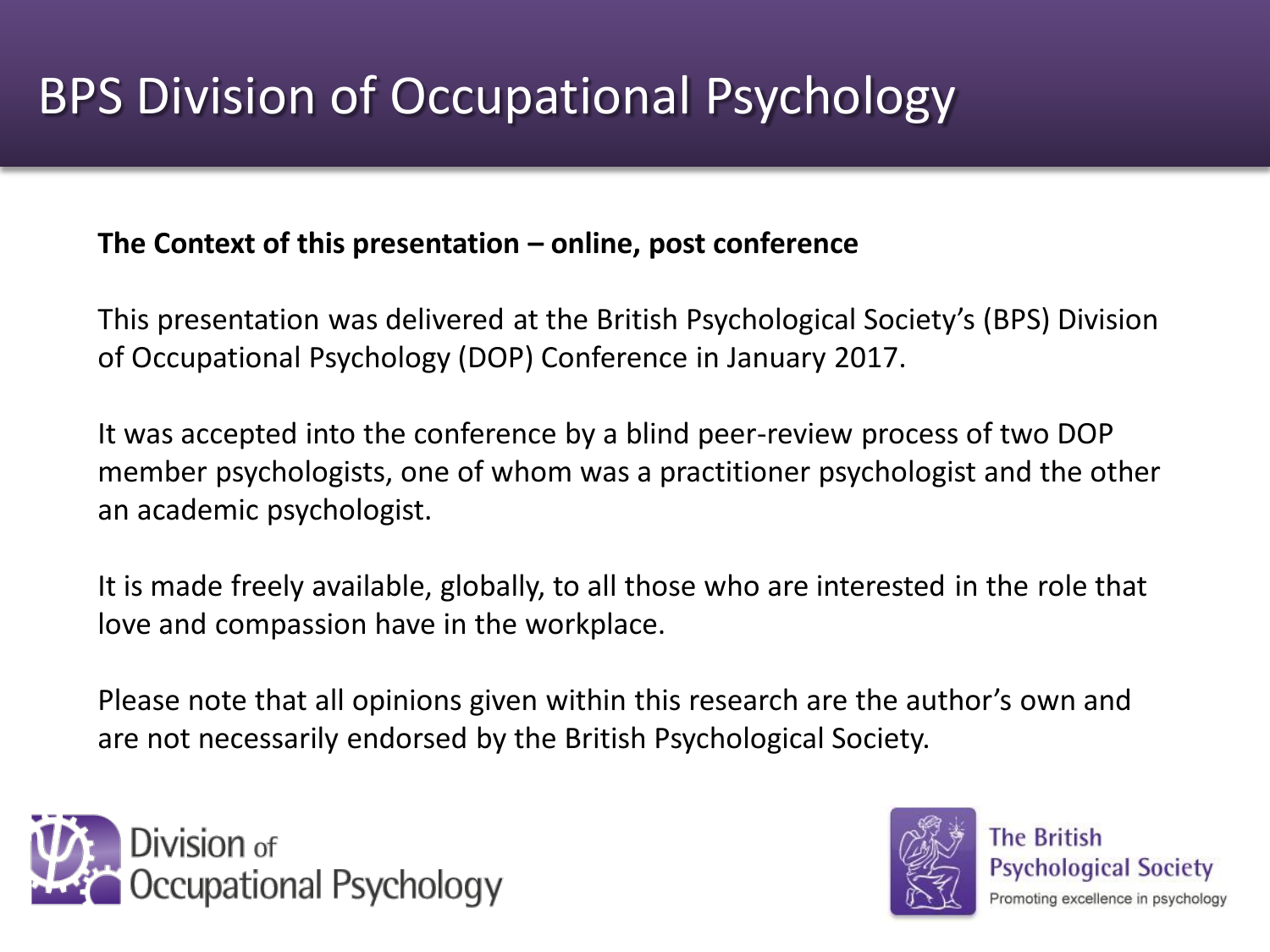#### **Structure**

- Context
- The Literature
- The 10 Types of Love
- The Corporate Love Model
- 2016 Original Research
- Implications for Practice



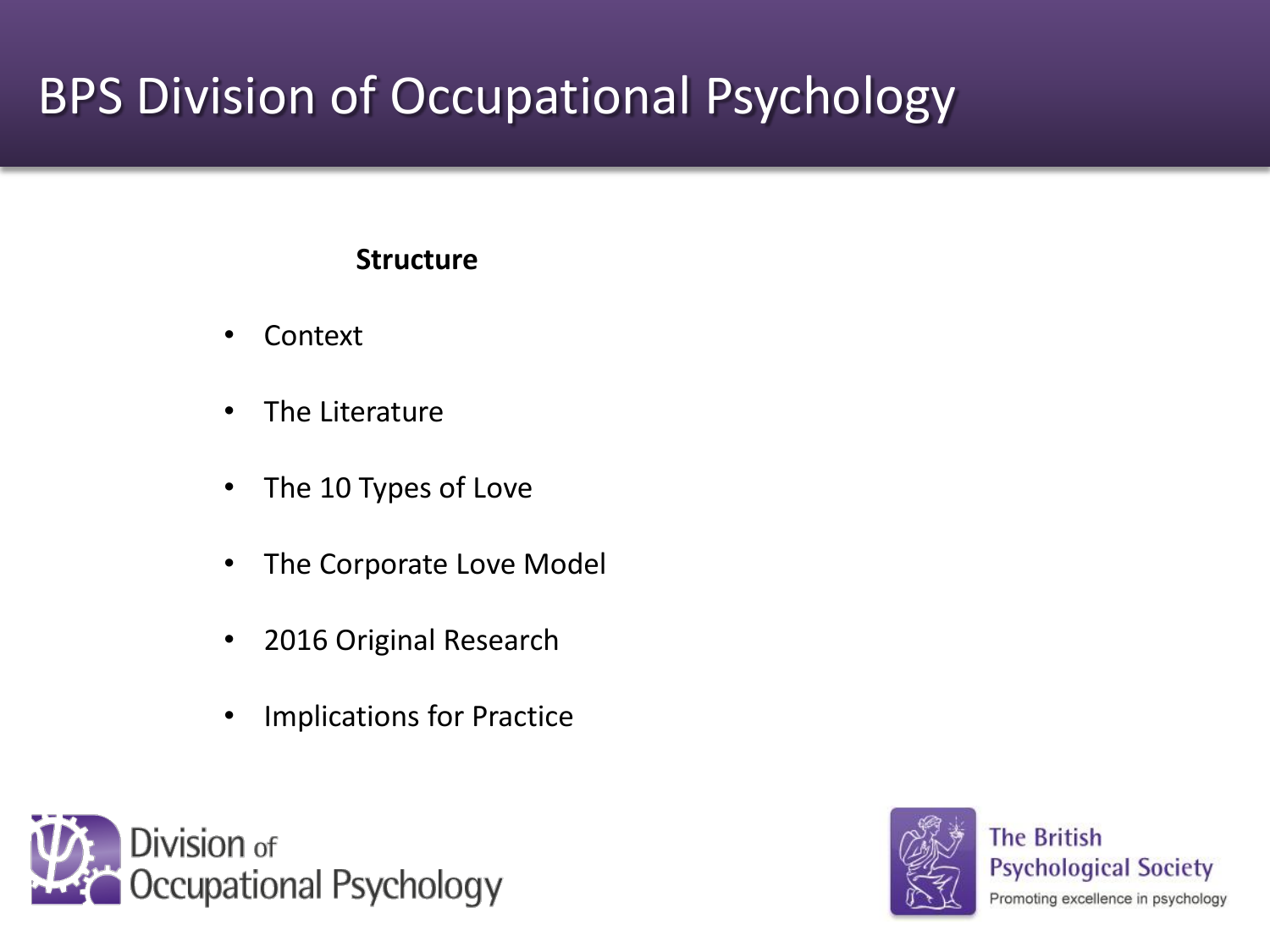#### **Context**

- Circular interest in the idea of 'Love' within organisations over time e.g. Firms of Endearment, 2007, UWE seminar, November, 2016
- The concept of Leadership Temperament Types, the psychobiology of leadership style, driven by our underlying hormonal profile, see DOP conference 2016 and **www.unitedbychocolate.com**
- A desire to clarify the language and raise the profile of 'Love' within HRM and organisations where 'Love' is defined as:

*"Compassion, caring and a genuine regard for people's well-being".*



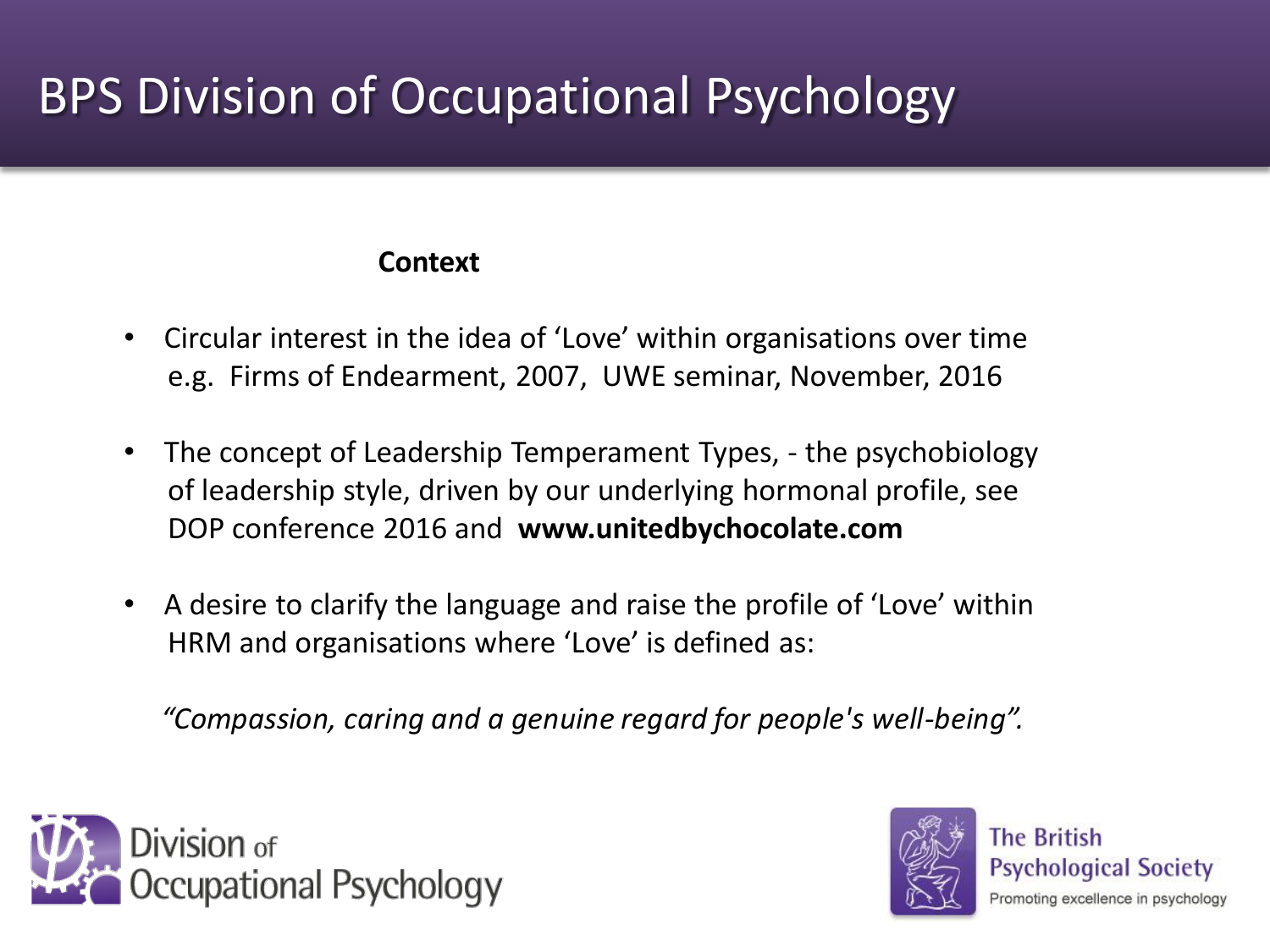**Love is all around …**

- Used in the media, in advertising, music, retail, literature, but much less so by HRM or psychology
- What literature there is, is fragmented and tends to use synonyms, (such as compassion, caring, empathy, compassion, kindness or generosity), or it's linked to Ethical, Responsible or Compassionate Leadership
- In practice, if someone hears 'Love in the workplace' it will often be confused with Romantic Love, even though we are very familiar with many of the other kinds of Love



•

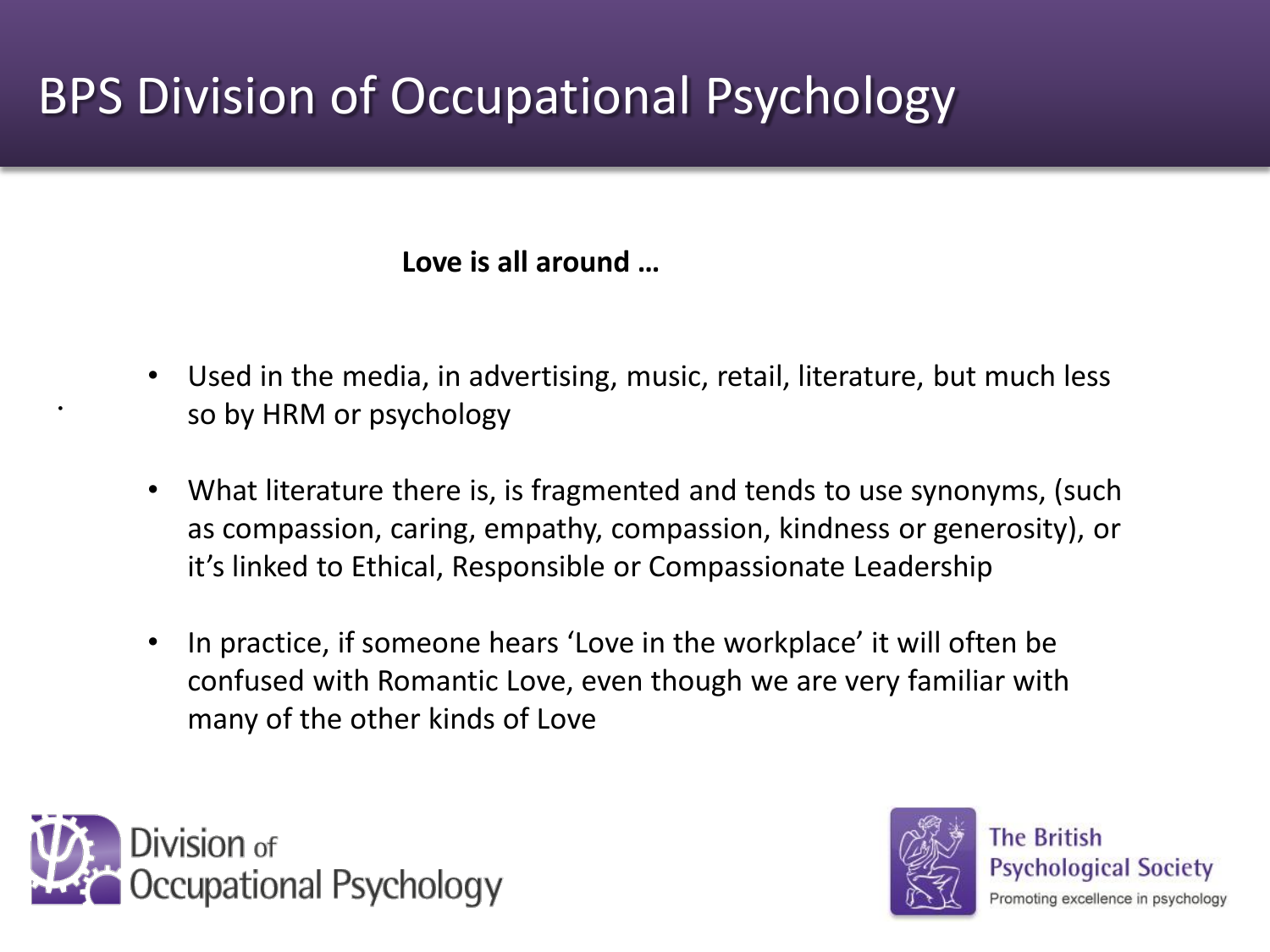#### **The 10 Types of Love (The Greek's 7 plus 3 more)**

(All engender passion, the release of oxytocin and the engagement of the vagus nerve)

- 1. Universal Love (Agape)
- 2. Friendship Love (Philia)
- 3. Romantic Love (Eros)
- 4. Self-Love (Philautia)
- 5. Familial Love (Storge)
- 6. Playful Love (Ludus)
- 7. Companionate Love (Pragmatic)
- 

•

- 9. Material Love
- 10. Love of Nature

8. Love 2.0 (Moments of positive Resonance – B. Fredrickson)

**Taken from** *Love is The Answer***, by Dr Fiona Beddoes-Jones, (2017)**



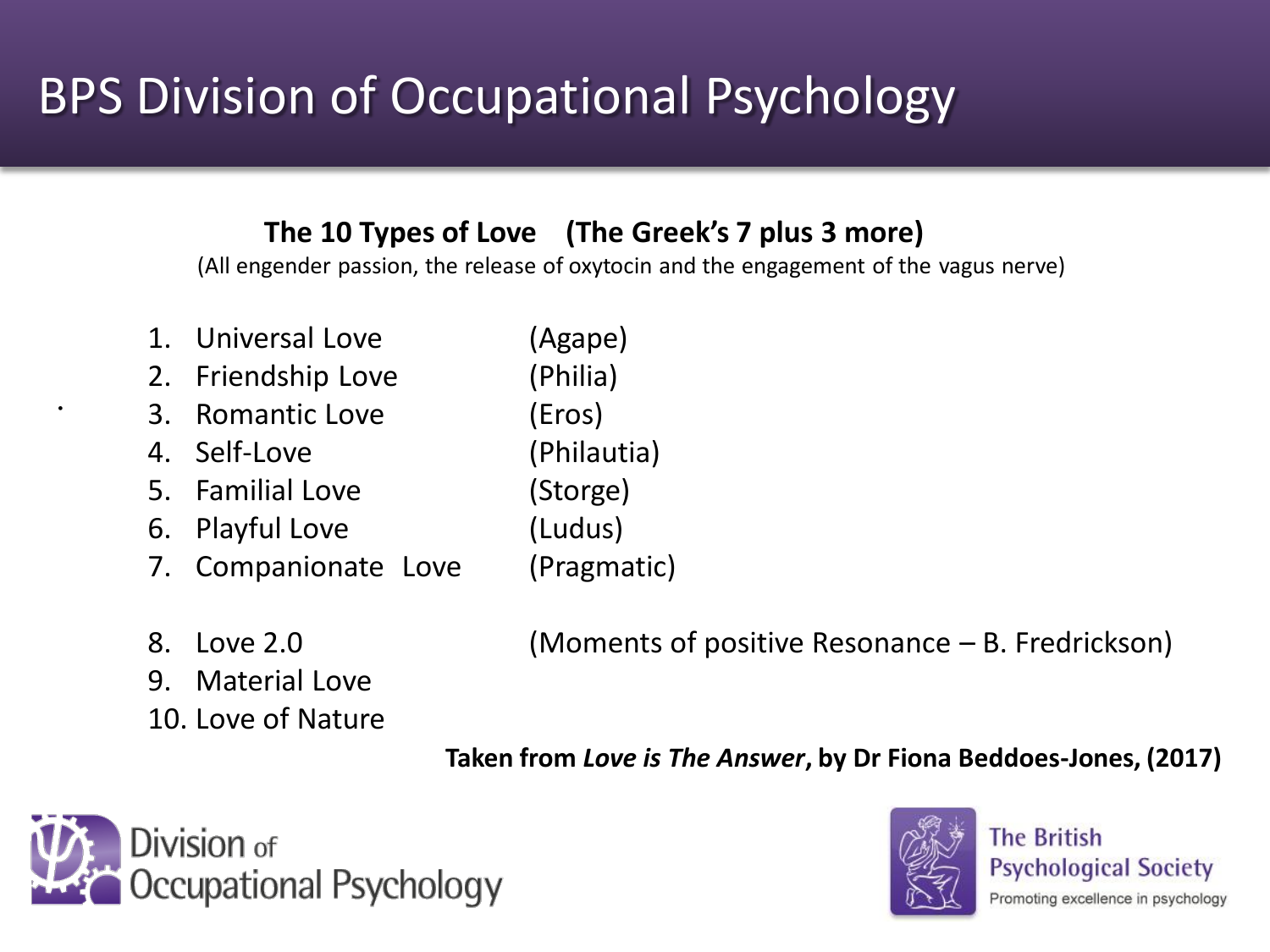#### **Some Examples of Love and Loving within a Leadership Context**

Barsade, S. G. & O'Neill, O. A., (2014). [What's Love Got to Do With It?: The](http://mgmt.wharton.upenn.edu/?LinkServID=1CCA2143-EBC7-4D12-A47F360C2FF68CBC)  [Influence of a Culture of Companionate Love in the Long-term Care Setting](http://mgmt.wharton.upenn.edu/?LinkServID=1CCA2143-EBC7-4D12-A47F360C2FF68CBC). *Administrative Science Quarterly, vol. 59,(4), pp. 551-598.*

Barsade, S. G., A. J. Ward, J. D. F. Turner, & J. A. Sonnenfeld, (2000). To Your Heart's Content: A Model of Affective Diversity in Top Management Teams. *Administrative Science Quarterly, 45, pp.802-836.*

Fredrickson, B. L., (2013). *Love 2.0: How Our Supreme Emotion Affects Everything We Feel, Think, Do, and Become*. New York, NY: Hudson Street Press.

"Firms of Endearment – 'share of heart', companies people love doing business with, love partnering with, love working for, love investing in". (2007)



•

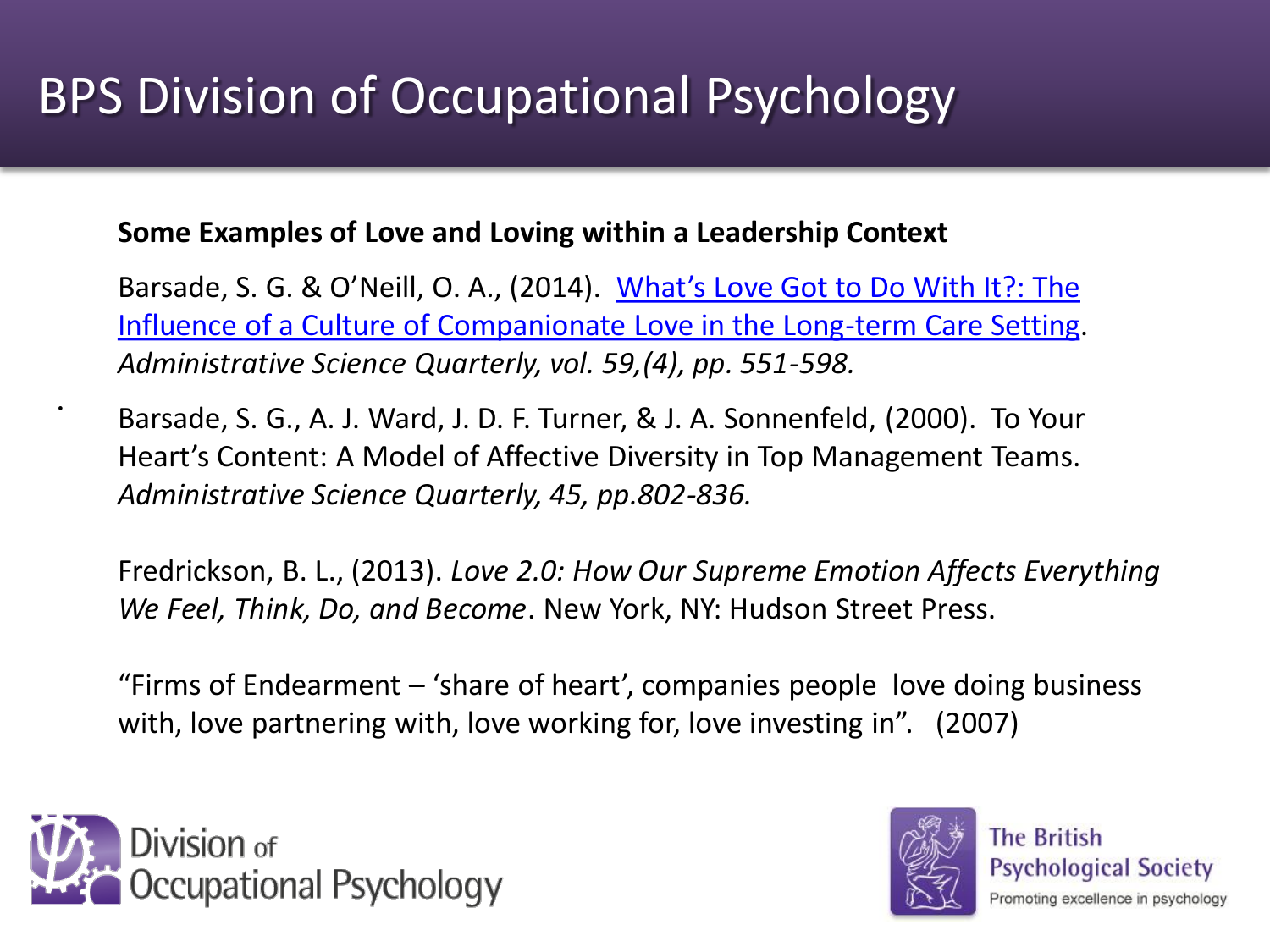#### **The Corporate Love Model**

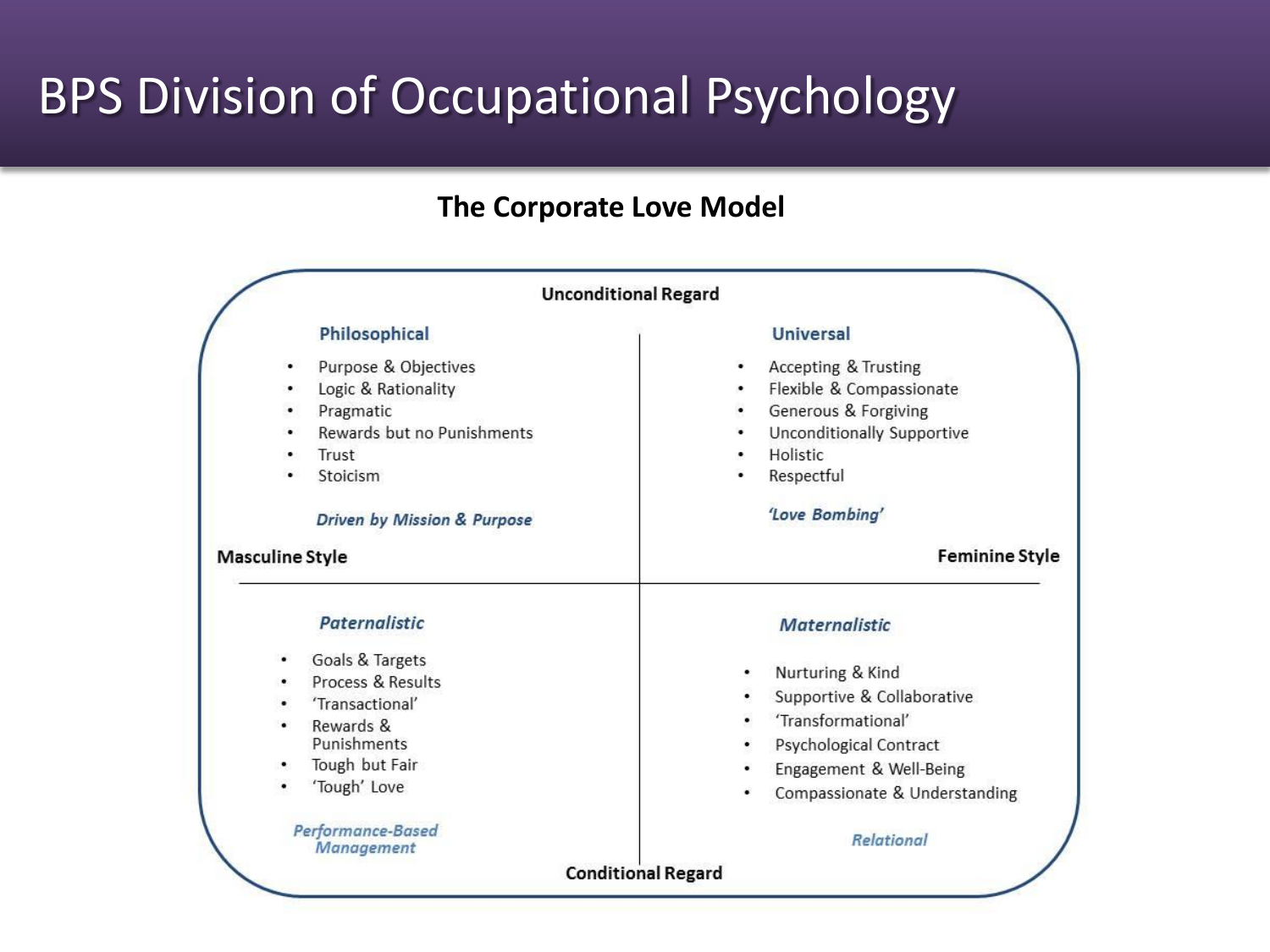#### **2016 Research Results Demographics**

The patterns within the results emerged after n=36, (final pop sample n=307)

- **N=307**, via CIPD, IoD, BPS and other LinkedIn leadership groups
- **88%** work within the UK, **6%** work within another part of Europe
- **44%** male, **54%** female
- **96%** currently have, or have had, a leadership or management role
- **7%** between 26-35, **38%** between 36-50, **48%** between 51-65



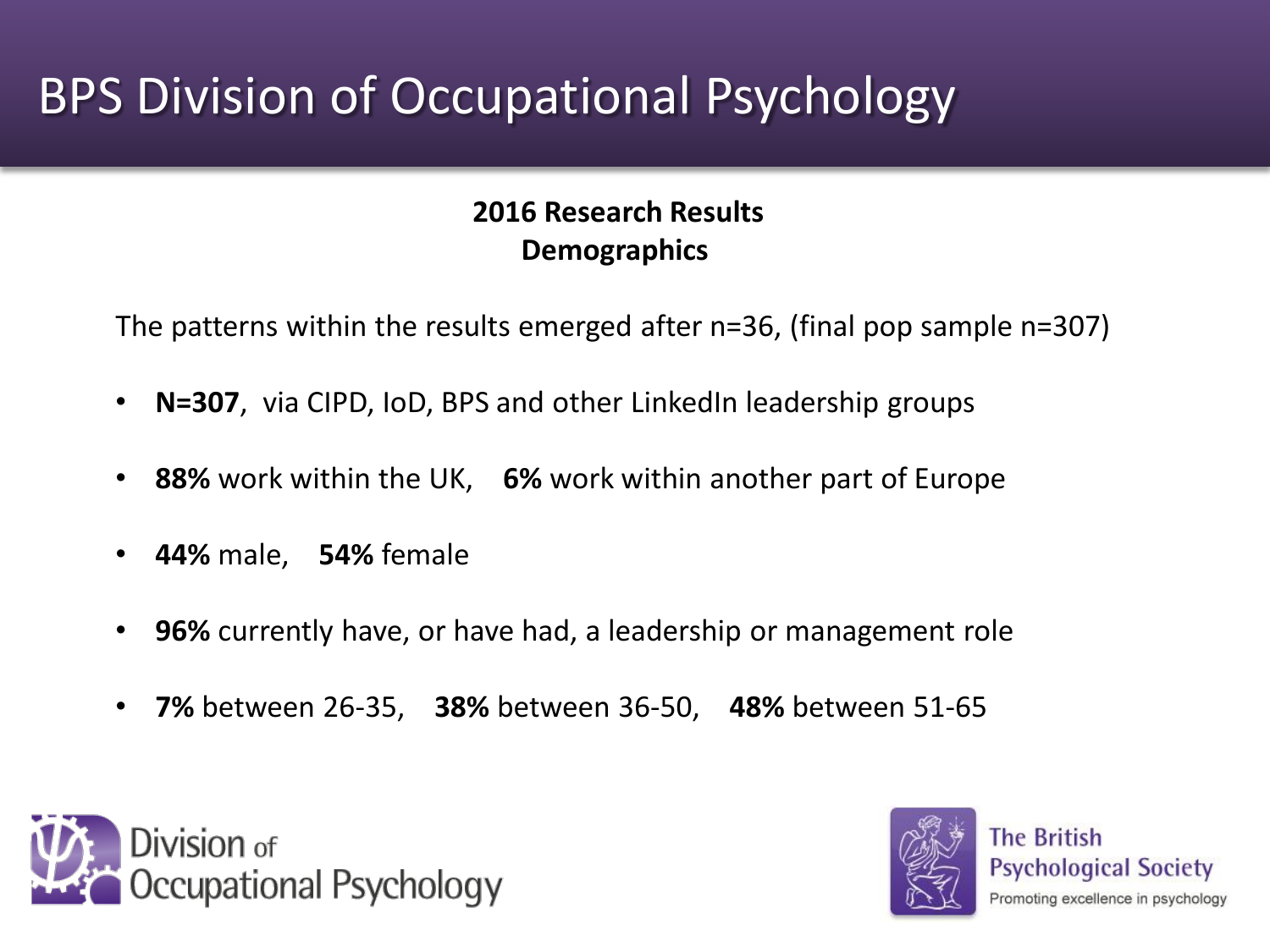**2016 Research Results on cultural, organisational leadership style preference** 

- **70%** would prefer a 'collaborative & supportive' working environment (which is a Feminine leadership style, driven by oestrogen)
- **26%** would prefer a 'task-focused and goal oriented' working environment (which is a Masculine leadership style, driven by testosterone)



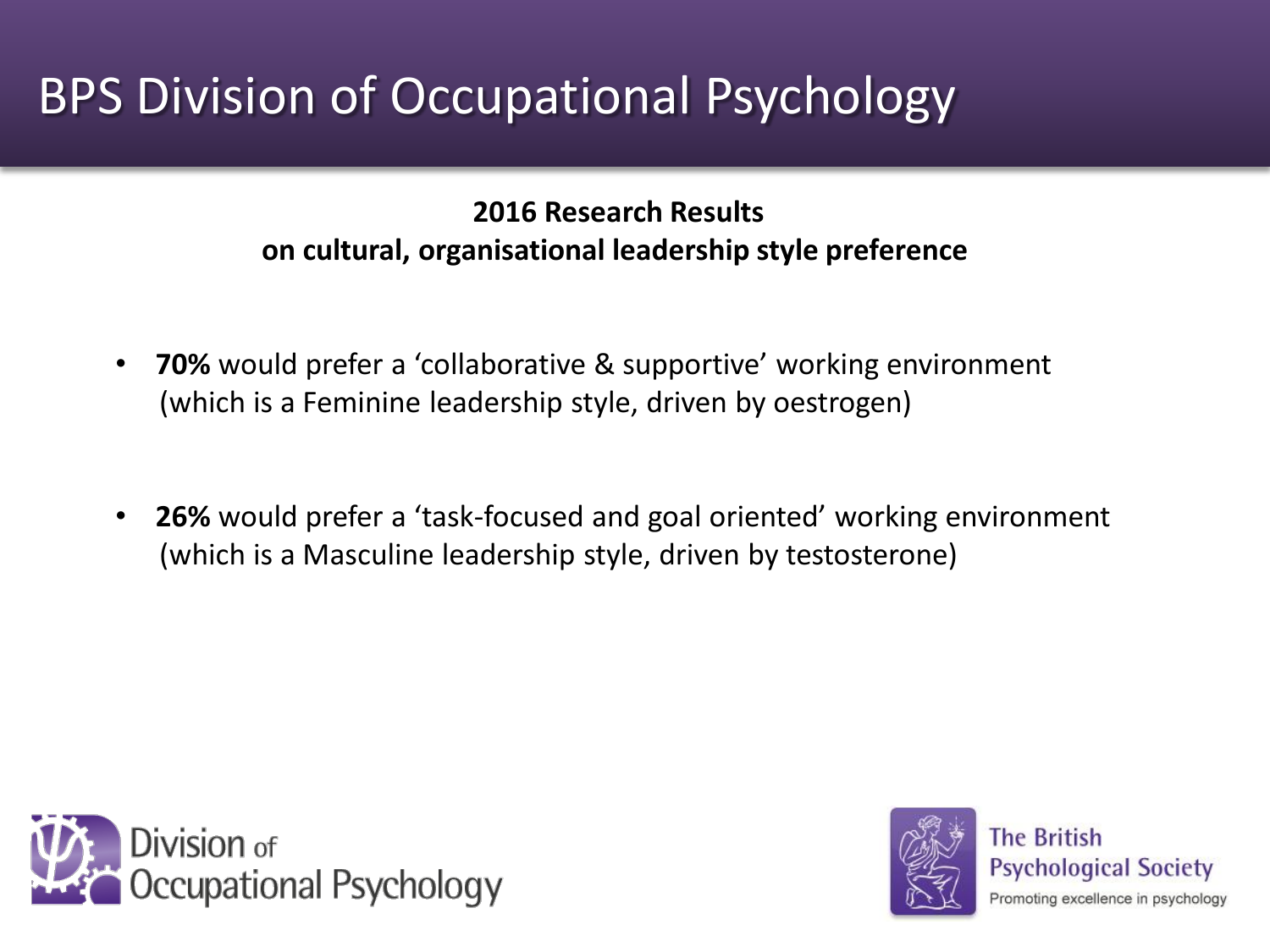**2016 Research Results on leadership style preference** 

- **70%** would prefer a manager with a Masculine leadership style 20% want 'tough but fair' 50% want 'logical and pragmatic'
- **26%** would prefer a manager with a Feminine leadership style 18% want 'nurturing and kind' 9% want 'unconditionally supportive'

Therefore there's a dichotomy between what people want as a cultural working environment, (feminine), compared to how they want to be led and managed directly, (masculine).



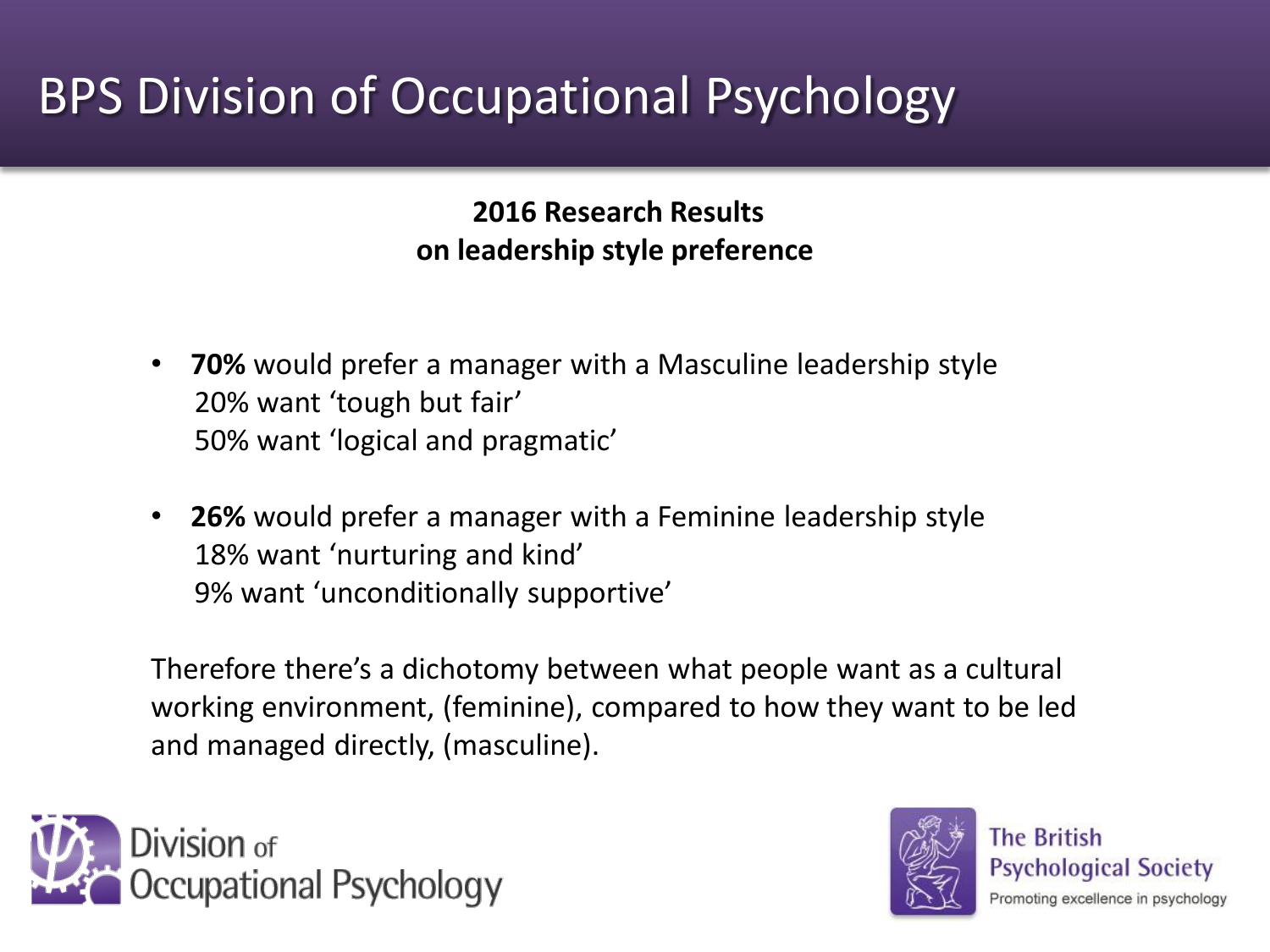#### **2016 Research Results**

- **83%** think that Leaders and managers should be taught how to 'love' their staff (i.e. to be considerate, to genuinely care for their wellbeing, and to be compassionate and supportive)
- **96%** agree that they would work harder for an organisation which they felt genuinely cared about them and their well-being
- **65%** feel that there's sometimes a lack of 'love', (genuine caring and support) within the culture of their organisation



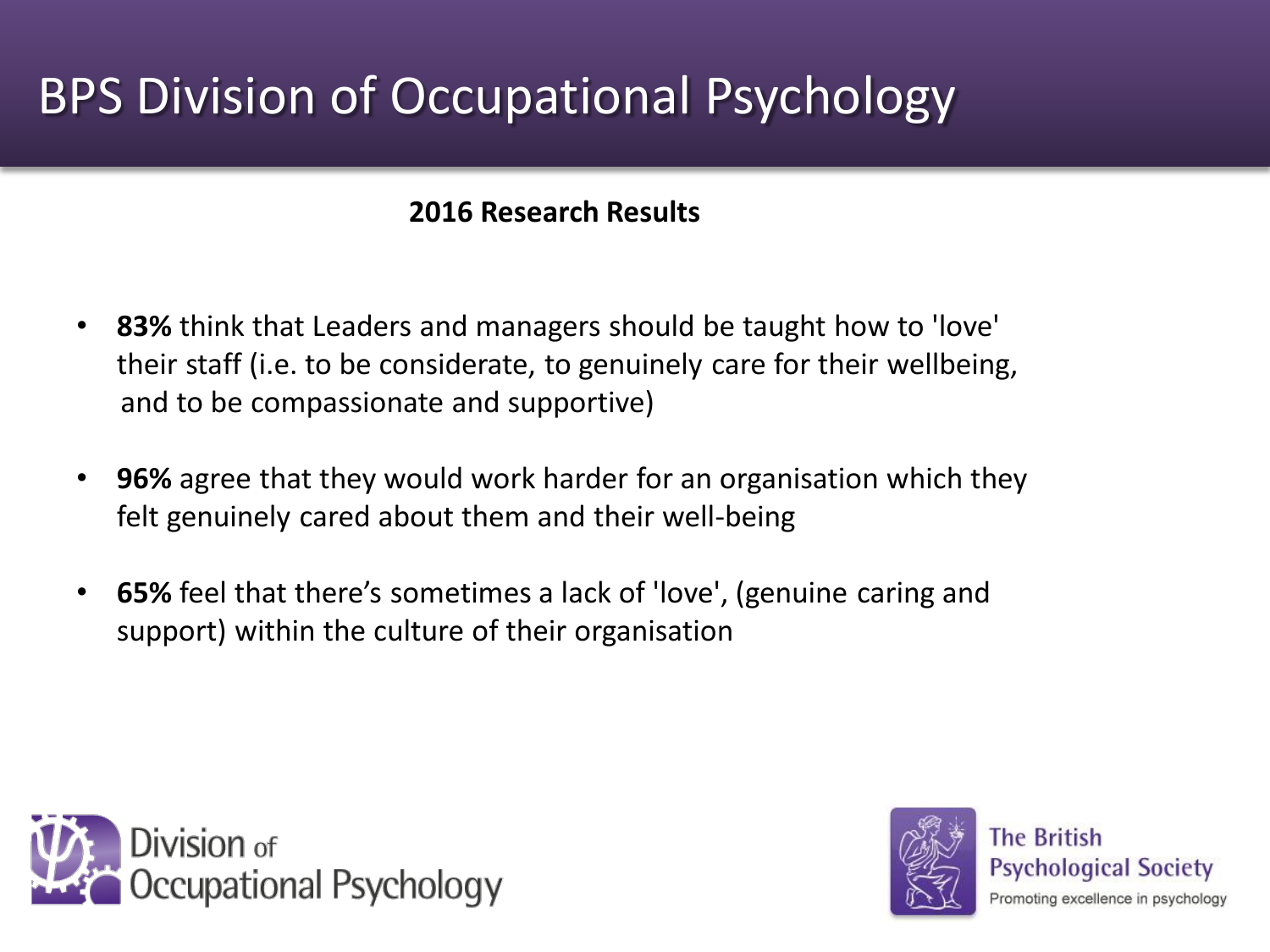#### **2016 Research Results**

- **70%** agree that their well-being at work would be improved if there was more 'love' within the culture of their own organisation
- **66%** think that if people felt unconditionally supported at work they would be more productive
- **89%** of people feel that the world in general needs more 'love' in it



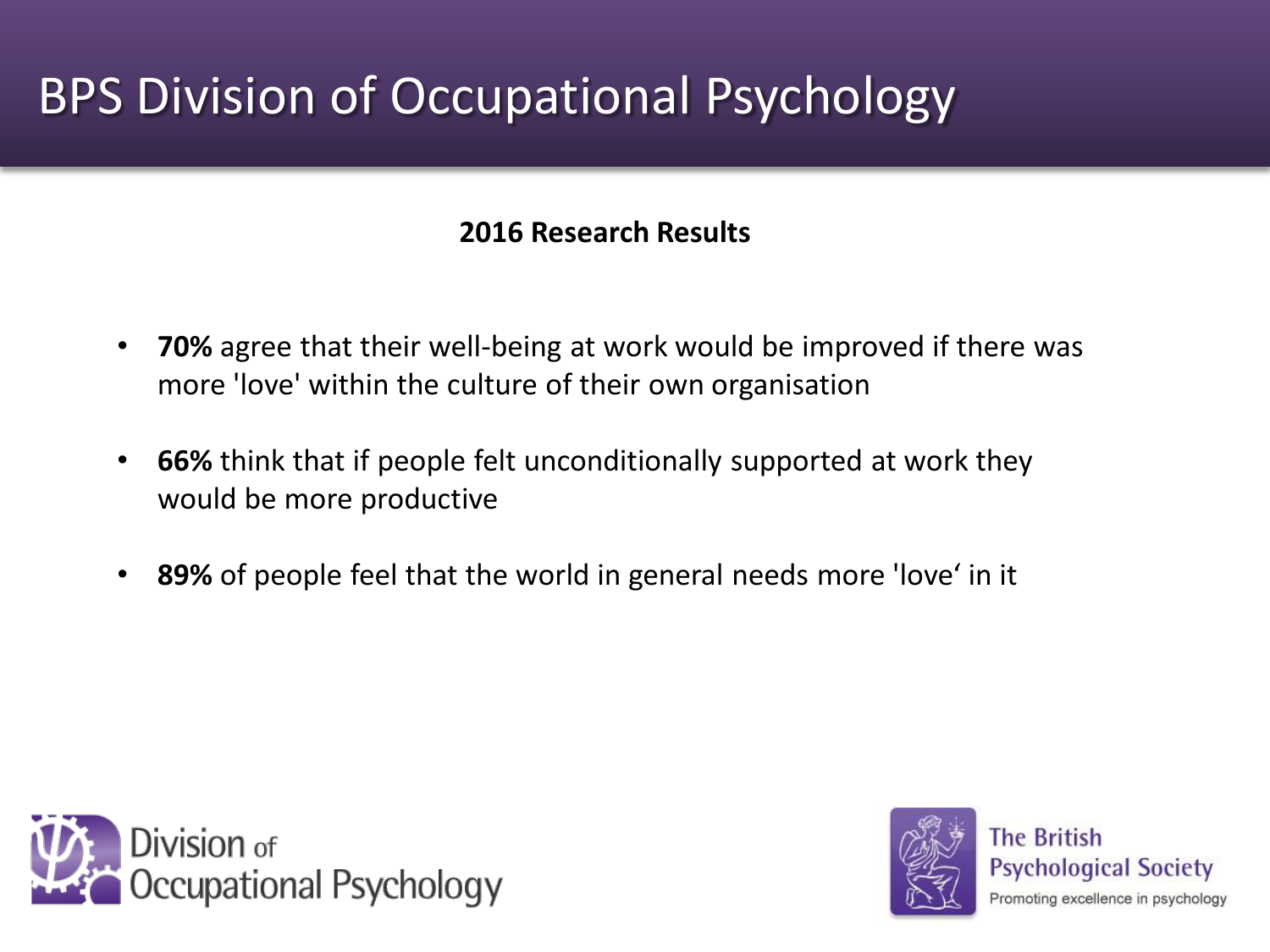#### **2016 Research Results**

*'Tough love'* is where unwanted behaviour is punished in some way, often by the withdrawal of some kind of reward. Rewards can be emotional, such as someone's good opinion, or financial, like the availability of a potential bonus or overtime.

**50%** say that they find 'Tough love' difficult to implement at work **41 %** are comfortable with using 'Tough love' at work

However, **87%** of people would prefer not to use 'Tough love' at work if they could avoid it and still get the same results



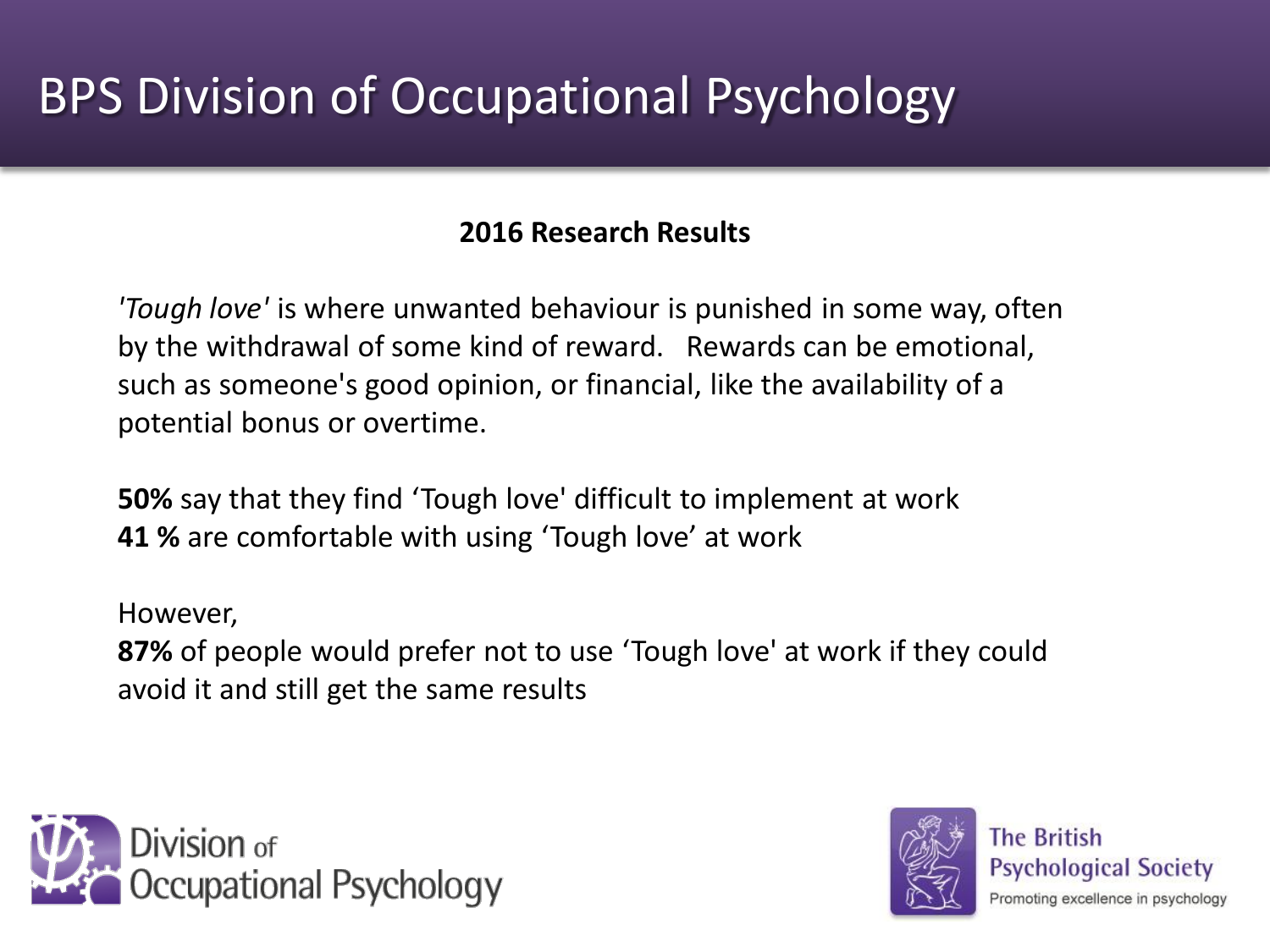#### **Implications for Practice**

- 1. There's an enormous potential gap in employee engagement and productivity which could be tapped by a more 'loving' leadership style
- 2. We need more Love in the workplace; more compassion, genuine caring, kindness and unconditional regard. It's what people want
- 3. The leadership style employees want from their organisation compared to what they want from their line manager may be different
- 4. Organisations need to train their leaders /managers how to 'love' their staff
- 5. Leadership and management development programmes need to include the concepts of 'Love' and 'Tough Love' within them